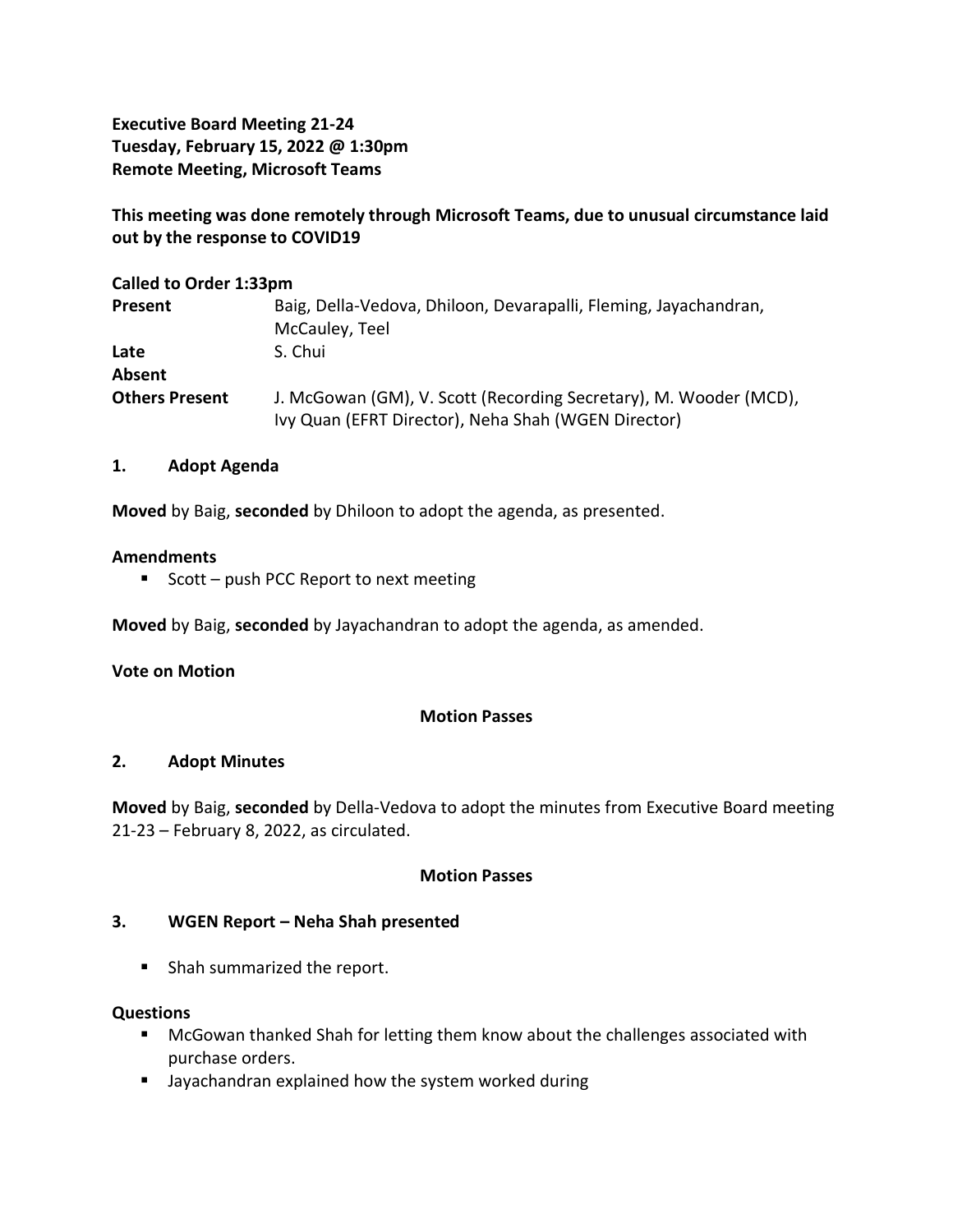### **4. Diversity Services – report circulated**

■ Devarapalli summarized the report.

## **S. Chui arrived 1:45pm**

#### **Questions**

- Wooder stated that he could elaborate on the logo aspect and that the report must have been written ahead of the recent meetings. He stated that they had a productive meeting with Diversity and EB will likely see a logo suggestion and name change in March.
- McGowan stated that historically the Space Audit Committee will make recommendations on space, and anything outside of the MSU space would need to be worked on with the appropriate Board member.

### **5. EFRT Report – Ivy Quan presented**

■ Quan summarized the report.

### **Questions**

- Della-Vedova stated that it was super exciting that they had a big team. They stated that if the MSU can offer support to let them know.
- McGowan stated that if there were specifics to booking space please feel free to follow up with an email. He commended Quan and the team for going from 0 to 150 for reopening.
- Scott asked if the future reports could have the numbers for service usage, while keeping confidentiality as it would be a great way to see the trends. Quan stated that this would be doable and would extract the data for the next report.

# **6. FCC Report – report circulated**

**•** Devarapalli summarized the report.

### **Questions**

■ Wooder stated that the service had been really well managed.

### **7. Closed Session**

**Moved** by Devarapalli, **seconded** by Baig to move into Closed Session.

### **Motion Passes**

#### **8. Return to Open Session**